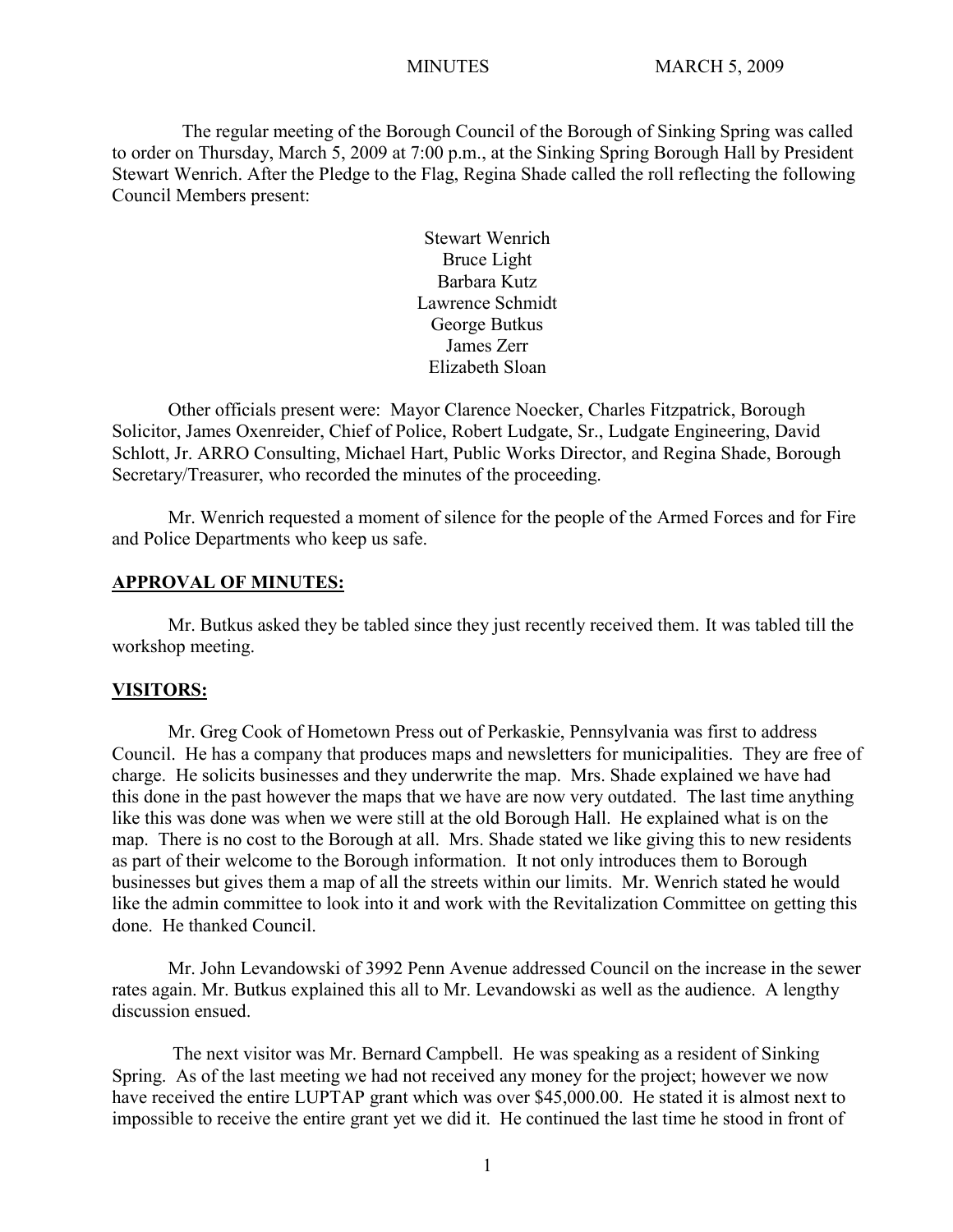#### **VISITORS :**

Council he challenged Mr. Schmidt to fiscally responsible as well as all of Council. He continued as a resident of the community he would expect nothing else. He went on to say being fiscally responsible is not just "not spending money." It is choosing to make the right investments when the time occurs. He stated right now in the Borough we are facing some problems. While Council is doing that, he would like to have Council think about the diminishing revenues we have going on right now in our Borough. He wants them to think about what the long term solution to this might be. From some of the meetings he has attended, with the exception of merging with another municipality, the Revitalization Committee might just have the answer. The Revitalization Project will draw people/businesses into the community. He is asking Council to keep an open mind and to remember that they will need to take advantage of the financial opportunities thrown our way. We will also need to show for some of these funds that we have matching funds available from the Borough. We might not need to spend these funds; however we are going to have to show that there is money to be had. He asked Council to please keep an open mind when the two (2) gentlemen speak that evening and to please keep the Revitalization project in the back of their mind when they are going through the different scenarios. He does realize for a community our size this is a big undertaking. He went on to say when we make big decisions big things can happen as well. He continued as a resident of the Borough he asked Council to keep the momentum going for the Revitalization project as he does not want to see the Borough being rolled into Spring Township or something else. He loves the Borough, he feels everyone does an excellent job and he wants to keep it that way. He thanked Council and he appreciated their time.

#### **COMMUNICATIONS:**

Mrs. Shade stated Mr. Wenrich received a signed letter from a Mr. Thomas Hogan of Diane Avenue and she did not know how to respond to it. She read the letter in which Mr. Hogan was quite concerned about the increase in the sewer rates. He questioned how a sewer plant could run at a loss for fifteen (15) years and yet we could make up the difference. Mr. Butkus stated the money came from the capital reserve monies that had been built up that should have gone to the capital maintenance things (the new gear boxes, etc.). In addition, Mr. Butkus stated this is a municipal election year, it's time for everyone to put their money where their mouth is, if they have a better idea, please let's hear it. The plant expansion stated the quarter million of extra capacity is basically on paper. It is not that we are adding extra facilities. It is adding to the weak links in the system and using the rest of the system to their full potential. There are new criteria being added to the process as well. The only way to do that is to change the way we are doing that. Mr. Wenrich stated the State is levying new discharge standards. We have had a lot of growth in our community and potential growth with the revitalization to our downtown. At one (1) point we had gotten State aid to run the plant; that went away. So, we were forced with a very, very difficult decision. This is how it worked out. It is a necessary evil if you want to flush your toilets. Our plant has had very few violations if any at all. The plant works very, very well. Council has worked very hard on this. We are applying for grants to try to offset these costs. Mr. Schlott explained the grants that we have applied for. A brief discussion ensued. Mr. Campbell questioned what would happen if we exceeded capacity. Mr. Butkus explained about projected overloads. He said the State could come in and say that you can't have anymore connections period. Mr. Campbell questioned what would happen if we grow out of this plant. Mr. Butkus stated you would need to do another expansion of capacity. We have enough land to double the size of the plant. Mr. Campbell questioned if every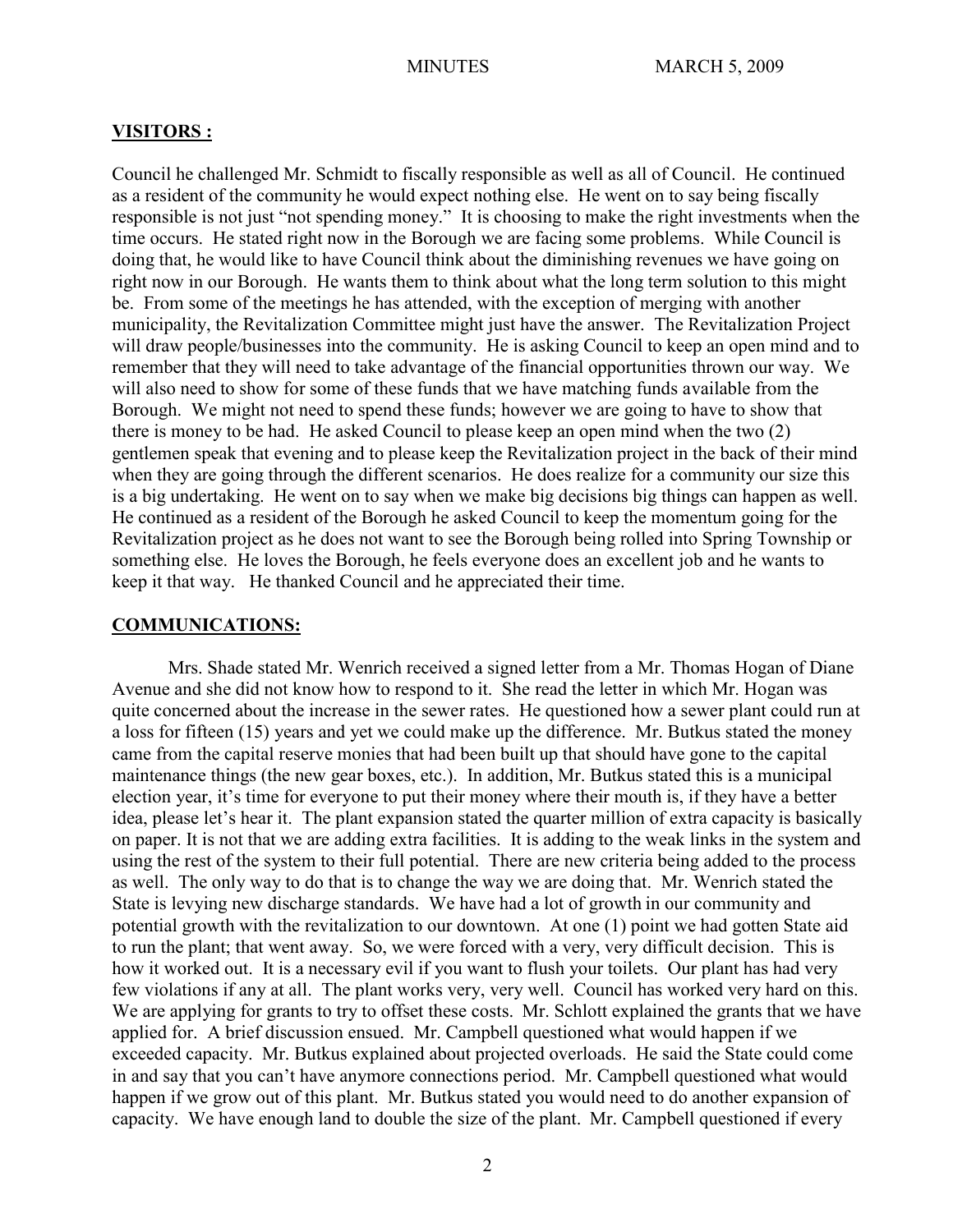## **COMMUNICATIONS (cont'd):**

municipality has their own plant to which both Mr. Wenrich and Mr. Butkus stated no. A brief discussion ensued as to where our plant is located. Mr. Campbell stated he didn't want to offend anyone but this just seems to be a big headache; why would the Borough want the headache since the plant isn't even in Sinking Spring, isn't there a way to divest of it to someone else. Mr. Butkus stated he understood his question; he continued at our workshop it was stated that PA American Water's sister company does buy up sewer plants. We own the plant and we are responsible to our residents. If we sell the plant to a private business they are going to want to make a profit. This means your sewer rates are going to go up and you have less control of what they do and how they do it. Mr. Campbell questioned if they can make a profit. Mr. Butkus stated they can; we can't because we are a municipality. Mr. Schmidt stated he agreed with the philosophy however he stated they will be governed by the PUC. Mr. Fitzpatrick agreed. There are some laws governing them. A brief discussion ensued. Mr. Butkus stated once you give up control there is no way to get it back. Mr. Campbell stated he understood where Mr. Butkus was coming from however he felt it just might be a headache and a drain and if you can get rid of it, it might be worth it. Mr. Schmidt stated prior Councils of which he was a member, did not want to talk about sewers. It was passed off; left go. All we wanted to do was keep the rates low. He continued remember the commercial pay me now or pay me later that is what is currently happening. Mr. Butkus stated this is happening around the Country. Mr. Schmidt stated when we began this process over a year ago; it was talked about raising the rates 200%. But with our engineer along with Mr. George Butkus we got it down to 114%. He said they did a fantastic job at getting it down. He understands the economic times are hard; but no one is making money off this. He feels we are still very cheap. Mr. Schmidt stated our tax rate is also low. We have one of the lowest tax rates in the County. That is why we are in the situation we are in. Mr. Campbell stated again he understands and his sewers work well but with the headaches it causes he thought perhaps getting out of the business might be a good idea. Mr. Wenrich stated it was discussed at public meetings. He thanked Council for taking the extra time and explaining it to him. Mr. Schlott explained how the rates were calculated. Mr. Wenrich requested Mr. Butkus to type a letter to the gentleman. Mr. Butkus stated he would and he would forward it to Council before he sends it.

## **APPROVAL OF BILLS:**

Mr. Wenrich stated he had a bill from ARRO Consulting for \$1,223.94 which belonged to the Authority. The bill was from November of 2008 to January of 2009. Mr. Schmidt made a motion to pay the bill; seconded by Mr. Butkus.  $AYES - 7$ ,  $NAYS - 0$ ; motion carried.

Mr. Butkus questioned where we ended up with the Reading Phillies. Mr. Fitzpatrick stated he had not gotten a response as of yet. Mr. Wenrich did not get a chance to talk to his contact out there but he will try. Mr. Butkus had two questions on sewer bills. The first one was directed at the former Director of the Authority, Mr. Francis Butkus in regards to their audit. He stated there was a bill from the 2008 audit. If he recalled correctly was that part of the bill was not paid because they were very delinquent on filing the audit. Mr. Francis Butkus stated that was true; Mr. George Butkus questioned if that audit was turned in. Mr. Francis Butkus stated it was. The total amount is \$2,050.00. This goes hand in hand with a letter Mr. Zerr has with doing the close out audit for 2008. Mr. Butkus wants the rider that if they don't have it complete within the ninety (90) days they pay someone else to do it properly. Mrs. Kutz made a motion to pay last year's audit bill for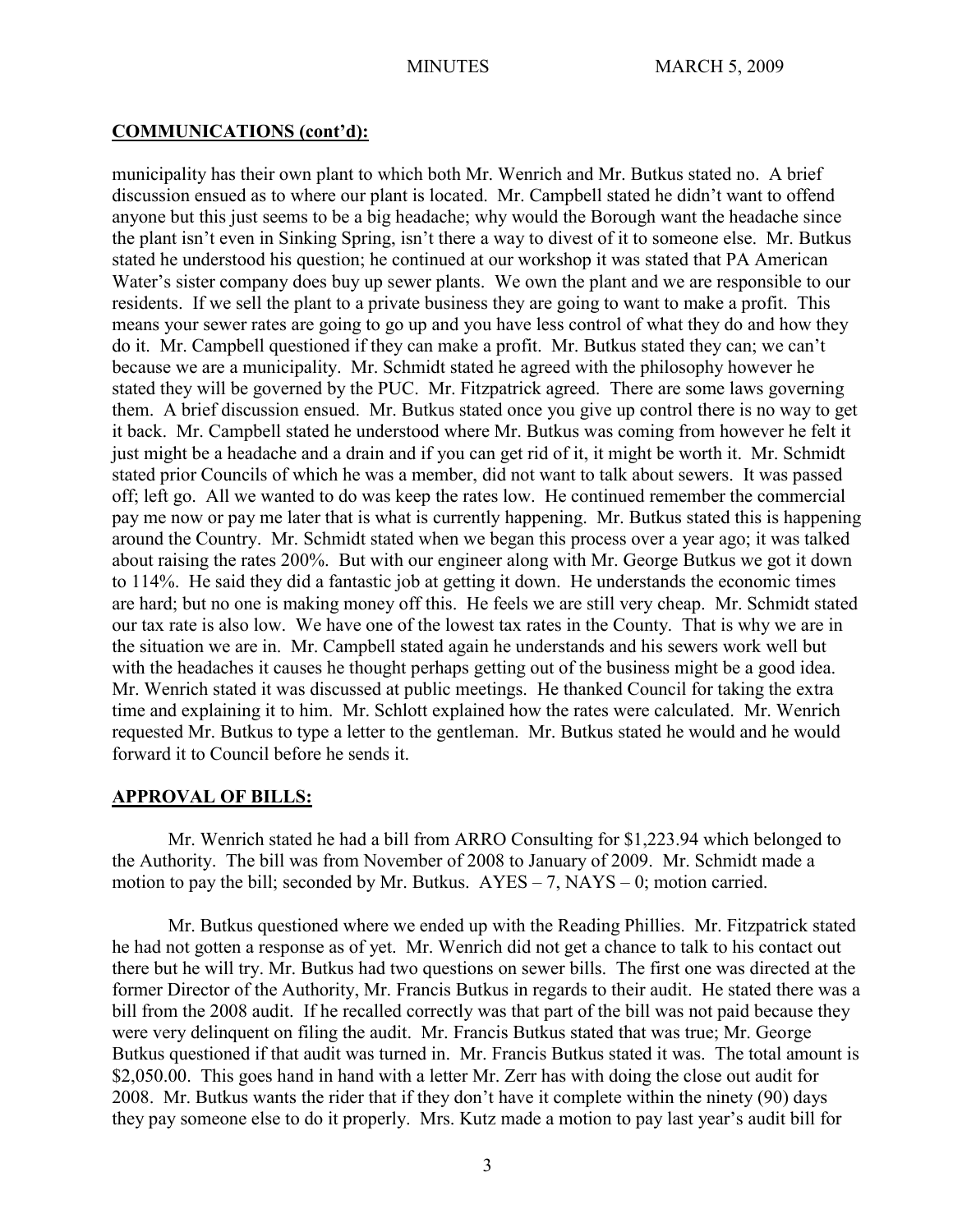# **APPROVAL OF BILLS (cont'd):**

\$2,050.00 for the Authority; seconded by Ms. Sloan.  $AYES - 7$ ,  $NAYS - 0$ ; motion carried. Mr. Zerr stated the cost to do the final audit is not to exceed \$3,500.00 according to their proposal. Mr. Zerr made a motion to have Reinsel due the audit at the above mentioned cost with the stipulation that they must have this information back to Council within ninety (90) days; seconded by Mr. Butkus. Mr. Butkus stated last year's was the first year that it had been late. Mr. Schmidt questioned about our auditors doing their audit. Mrs. Shade stated she had not asked our auditors. She went on to explain that Ms. White was trying to get some guidance from others on this however no one was willing to give her any answers. Mrs. Shade stated she received this today from Ms. White so she could bring it in front of Council. Mr. Wenrich stated ninety (90) days seems long. Mr. Zerr stated they are only coming in March. Mrs. Shade stated she is concerned about this. Last year she had seen letters coming in from the DCED to the Authority stating that their report was not filed. She is not sure when their audits are due there but the Borough's is due in for the  $15<sup>th</sup>$  of March. It is due the beginning of May. A brief discussion ensued about the timing. Mr. Butkus asked when we got this letter. Mrs. Shade stated sometime the end of last year. She continued that Ms. White has sent quite a number of e-mails out to different people inquiring what they want to do and she said no one responded to her requests. She believes there was a date in the letter that they would be here around the 16<sup>th</sup> of March. Mrs. Kutz feels we should put a completion date of April 25<sup>th</sup> in there. Mr. Schmidt asked Mr. Francis Butkus if any penalties had to be paid to which he said he was not aware of any. They had authorized Mr. Hoffert send them a letter stating if any fines or penalties occurred they would be paid by them not the Authority. Mr. Zerr made the same motion however with the amendment if there any fines or penalties occurring because this is not completed within the ninety (90) days they must pay those fines/penalties or if an extension must be filed at whatever cost they do that as well; seconded by Mr. Butkus. AYES-7, NAYS – 0; motion carried.

Mr. Butkus questioned why a loan of \$50,000.00 was paid to the General Fund back on February 5<sup>th</sup> and it was never brought out. Mrs. Shade stated she was not at that meeting and the woman who took her place forgot to bring it up. Mr. Butkus stated the money was already paid out. The money is already out of the account. Here we have money going out before Council has any say on it. Mrs. Shade stated another \$75,000.00 also went out that week. Mr. Butkus stated there was no slip in there on that. Mrs. Shade stated that was because it happened after the end of last month. Mr. Butkus stated he thought after our last meeting when we had the discussion about non utility bills or reoccurring bills being paid without Council's approval that was not to happen. He stated how hard would it be to advise Council this was going to happen? Mrs. Shade stated she believed she had sent out an e-mail advising Council of this. Mr. Wenrich stated she had sent one to Mr. Fitzpatrick, Mr. Zerr and himself first and then all of Council did get it. Ms. Sloan questioned if it isn't proper protocol that all of Council must be notified before checks like that are signed. Mr. Fitzpatrick stated this is a transfer from the sewer account to the general account; this is not the paying of a bill. Mr. Butkus stated this is money going out of the account. Mr. Fitzpatrick stated it is but it is not an expenditure however he was not at the meeting on 2/5/09 but he thought there was an authorization to borrow money from the sewer. Mr. Butkus stated that was true but that was only \$250,000. This is above and beyond that; we are now up to \$375,000.00. Mr. Fitzpatrick stated this goes back to if this money is used to pay bills that need to be paid. The transfer is not an expenditure. He does not know what the money was used for; however if this money was used to pay those bills and they are typical bills then it would legitimate to transfer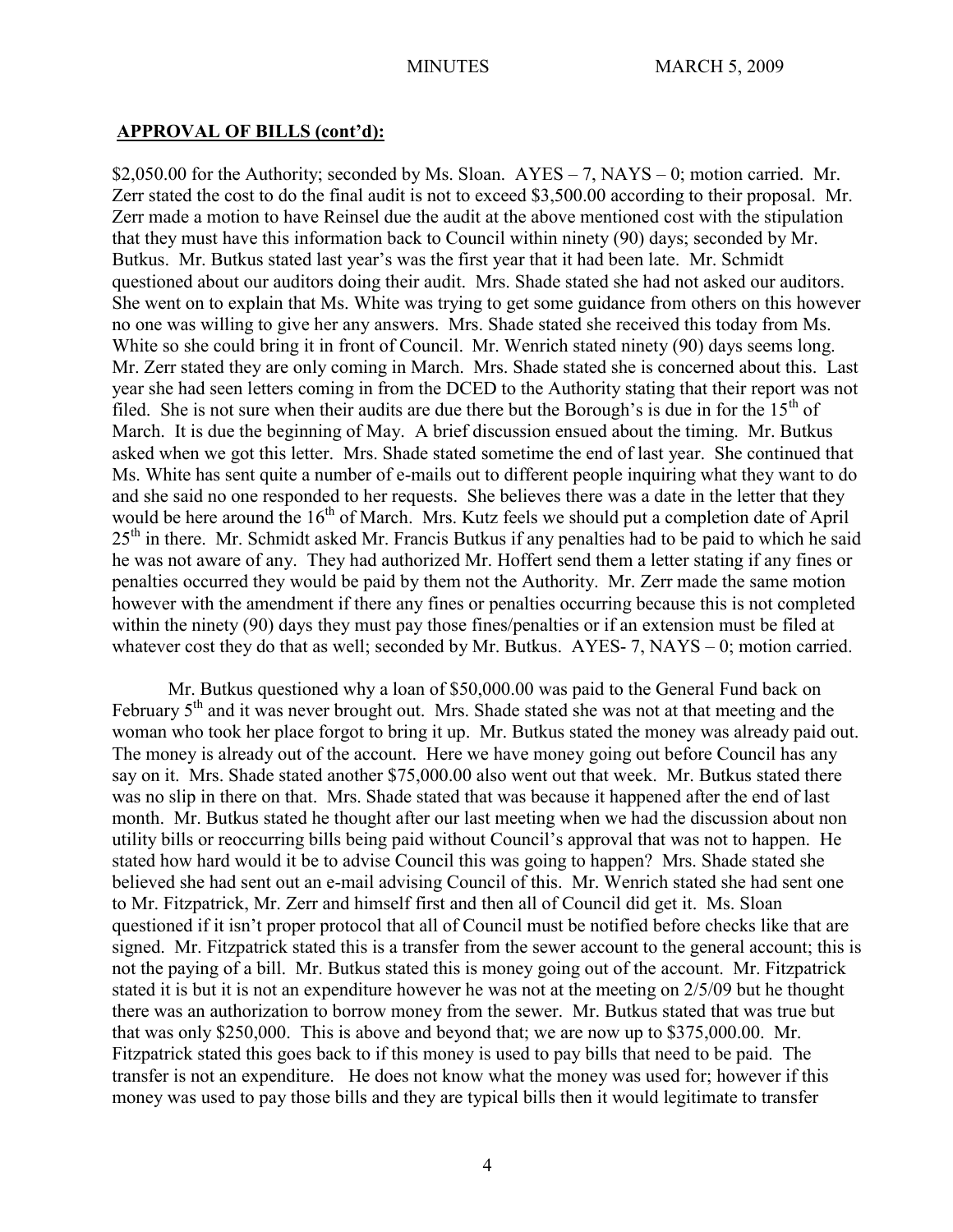#### **APPROVAL OF BILLS (cont'd):**

that money. You need to pay bills and that is the only source of money. Mr. Butkus requested that from now could they be notified. Mr. Butkus stated this would need a separate motion to which Mr. Fitzpatrick stated that was true. He continued there is no choice in this matter though; there is no money and you must pay the bills. Ms. Sloan stated we should be notified before this is done. Mrs. Shade stated an e-mail had been sent out. (Later in the meeting Mr. Butkus stated he did find the email dated Monday, March  $2^{nd}$  at 8:38 a.m. informing everyone of this.) Ms. Sloan stated that in these hard economic times people should not forget to do these types of things. Mr. Wenrich questioned Ms. Sloan what she suggests we do to pay the bills. She said she is only asking for notification to which Mr. Wenrich stated she did received notification. She stated it was afterwards. Mr. Wenrich stated here are the bills; you see them every month. If there is a problem we correct it. Until the tax money starts coming in we need to do what we must do. Mr. Wenrich stated since January 1<sup>st</sup> of this year the Borough has taken some very hard licks. Ms. Sloan stated she is just trying to be fiscally responsible. Mr. Butkus made the motion to pay cover the \$50,000 and the \$75,000 from the sewer revenue account and to repay the sewer revenue account once the tax money begins coming in; seconded by Mrs. Kutz. AYES – 7, NAYS – 0; motion carried.

Mrs. Kutz made a motion to pay the bills; seconded by Mr. Schmidt.  $AYES -7$ ,  $NAYS -0$ ; motion carried.

## **REVITALIZATION PROJECT:**

Mr. Jim Pachuilo stated at their last meeting they entertained the idea of asking Council to appoint a permanent committee just has the Borough has for sewer, library, rec those types of things. They are starting to get more momentum, the communication will be much better, and Council will be better informed. Mr. Wenrich appointed Mr. Butkus, Mr. Schmidt, and Mr. Zerr to the committee. Mr. Butkus questioned when they meet. Mr. Pachuilo stated the regular meetings are the third Thursday and the committee meetings are the first Tuesday all at 7:00 p.m. All three (3) do not have to attend the meeting but if one (1) can't make it someone will be there. Mr. Ludgate asked for a meeting with those three (3) Councilmen to go over the LUPTAP Grant and what is needed for the contract. It is quite complex. Mr. Pachuilo introduced Mr. Ken Pick with the Berks County Redevelopment Authority. Mr. Pick thanked Council. On behalf of the residents of Berks County that travel up and down the Rt. 422 corridor, he thanked Council for stepping up to the plate and revitalizing the community and while they are at it, fixing some real bad intersections. He wanted to talk about one (1) way they might be able to finance a little bit of this project. It is Tax Incremental Financing (TIF). It looks at the existing tax base. You have some development coming in that is going to raise the tax base and you use the incremental taxes between the existing and the new to either pay for a portion of or pay for some type of public improvement related to the development. You can take all or a portion of those taxes. It uses the tax increase to either reimburse for a project or pay for a project. The property owner still pays the full share of the taxes. The three (3) taxing bodies decide what they want to put in; all of the taxes, a little of the new taxes, some type of proportion of the new taxes to pay for the improvements. He had a handout. It takes up three (3) taxing bodies. It would be the Borough, the County, and the school district. How much is contributed will get figured out later on. He stated the amount which will be determined; we can support using that cash stream over a twenty (20) year period (that is the maximum) or less what we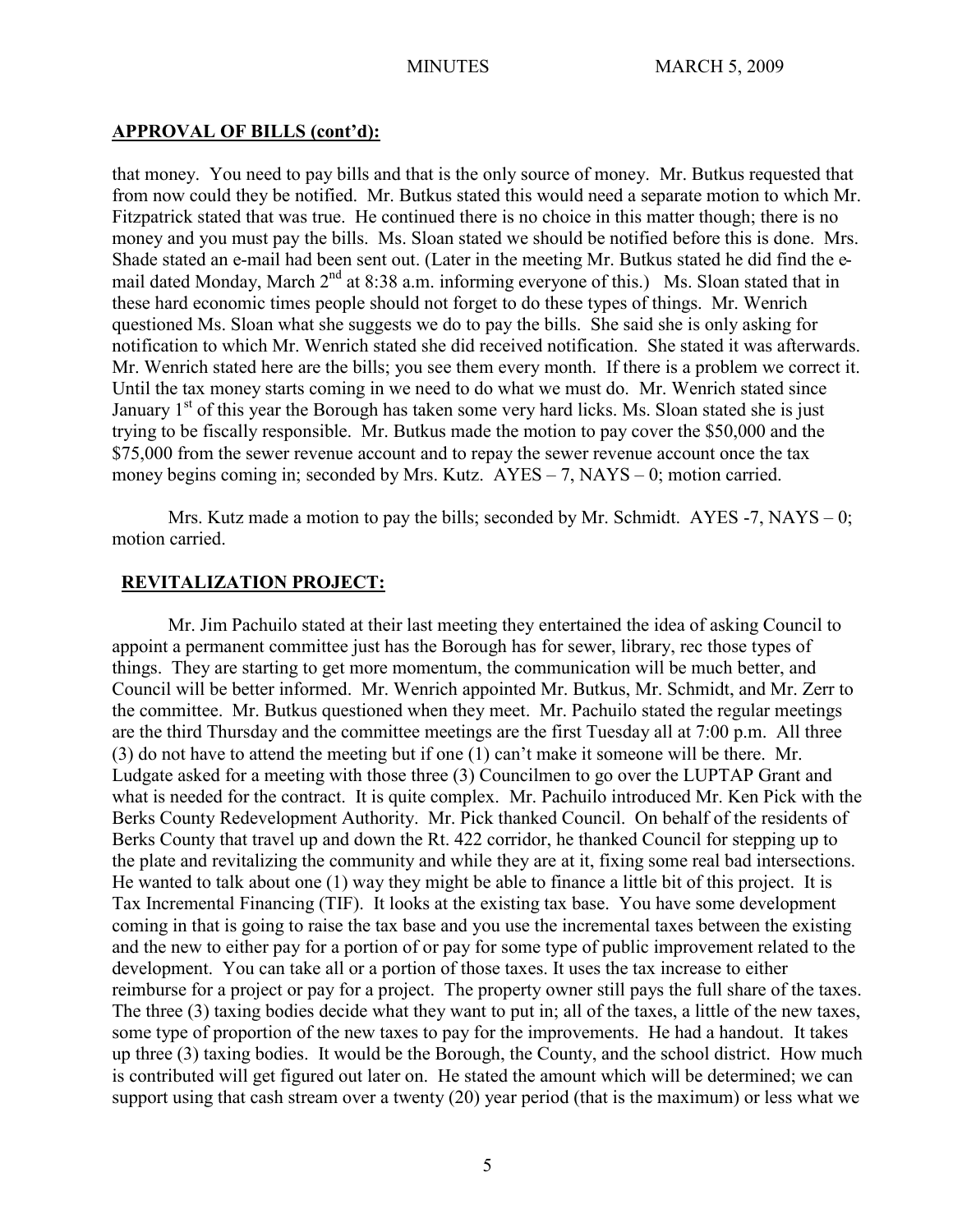#### **REVITALIZATION PROJECT (cont'd):**

can borrow. There are a few variables in this. There is some risk here. We don't really know what the assessed value will be. Some good guesses will be taken. The County has used this to pay for some public improvements related to a development. It was used in West Reading at the Penn View Hotel site and down in Exeter Township at the new shopping center for portion to Rt. 422. In Hamburg they will use it to extend one (1) of their streets to Rt. 61. You can borrow the money up front but that is a bit of a risk. It is better when a developer is in place and the land development is approved. We have had that in Berks County so far. There are some administrative items. A member must be signed to the TIP Committee as well as one (1) from the County and the school district. He explained how the money is generated. There is a bit of unknown for a while till things get built. This is a very effective way for building or getting reimbursed for a project. There was a discussion on some of the different type of scenarios. Mr. Schmidt stated there are risks; we would have to sit down and decide how far we would want to go. Mr. Schmidt questioned based on Mr. Pick's experience with this has there been a failure rate on this. Mr. Pick responded that he was not aware of any in Pennsylvania however there might be. There are three in Berks County currently going on. Fleetwood had one a (1) a few years ago; however it has since been retired. Mr. Fitzpatrick is familiar with this program as well. Ms. Sloan questioned if he was aware of any federal monies that might be coming down that would help us with this. Mr. Pick stated there was a little bit from the stimulus. There are a lot of criteria that is tied to that though like you must be "shovel ready". Mr. Ludgate stated he had participated in a telephone seminar that afternoon and the thought is that there will be a second stimulus package in the latter half of 2010 that will probably aid this project more.

#### **MILLER ENVIRONMENTAL:**

Mr. Peter Juzyk gave the report for February, 2009. They televised the storm sewer and sanitary sewer lines on Diane Avenue in the vicinity of the sinkhole. No damage was observed in the storm sewer line. In the sanitary sewer line there was a twenty (20) foot sag. It was  $\frac{1}{2}$  to  $\frac{3}{4}$  full of water. He was not sure if it was there prior to the most recent sinkhole activity or not. Going back to January, the return activated sludge pumps have lost prime several times during the month. The cause is unknown. Efforts to identify the cause and prevent this occurrence continue. They have completed twenty one (21) plant maintenance work orders. One (1)worth noting is the Lower Heidelberg chart recorder repaired by W.G. Walden. The timing device failed and was repaired. He was notified again just that day that it has failed again. He placed a call to them again. Mr. Butkus questioned if it was getting an energy surge. Mr. Juzyk stated he was told it is a timing gear. Two (2) fourth quarter 2008 invoices remain unpaid, Liberty Fire Company and the other is Dairy Queen. The China King 2007 fourth quarter invoice was paid by the building owner. Mr. Juzyk has spoken with Deb Lutz, owner of Dairy Queen. In response to the 4<sup>th</sup> quarter NOV for BOD and phosphorus, she had M. J. Reider Laboratory resample. Ms. Lutz said that Reider informed her that a composite sample is better than a grab sample. She has proposed that all future samples of her facility be composite samples. She also requests relief from her charges. Mr. Butkus stated prior to Mr. Juzyk's report, he stated that he had several people make inquires and he and the sewer committee will try to hash out written procedure. Everyone will need to do it the same way. A brief discussion ensued as to how this might happen on the sampling. A check for the light pole was received from Zurich Insurance. Since the check was made payable to Miller Environmental West it was returned with a request that a check be issued payable to the Borough of Sinking Spring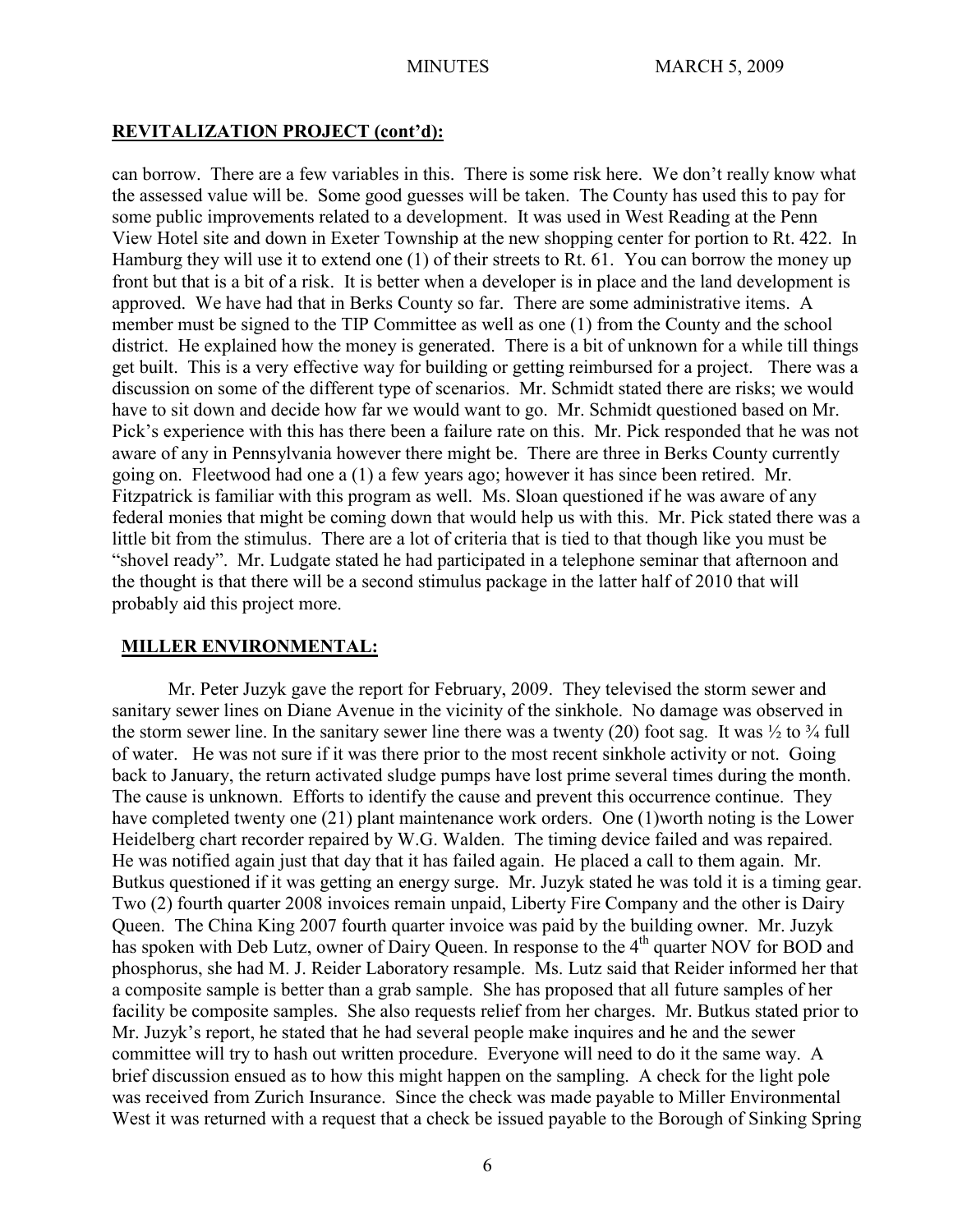# **MILLER ENVIRONMENTAL (cont'd):**

Spring. The total monthly flow was 14,671,000 gallons. The average daily flow was 524,000 gallons; the minimum daily flow was 474,000 gallons; and the maximum daily flow was 608,000 gallons. The contribution by each municipality is: Sinking Spring  $-66.3\%$ , Lower Heidelberg – 25.7%, and South Heidelberg – 8.0%.

Mr. Butkus stated another item we need to hash out with our neighbors is that they need to police the people hooked up to their system. Mr. Wenrich agreed.

# **REPORTS OF COMMITTEES AND OFFICES:**

# **POLICE CHIEF – JAMES OXENREIDER:**

Chief Oxenreider gave his monthly report. There were 149 calls. They issued 83 citations, 1 parking ticket and 11 warnings were issued. The Mayor mentioned that Officer Moyer was released from the hospital for a heart ailment and he should be returning the following day.

# **LIBRARY/TASK FORCE MERGER – ELIZABETH SLOAN:**

Ms. Sloan deferred to Mr. Fitzpatrick in regards to the numbers from Brian Clements. A revised document was received. Mr. Fitzpatrick stated one (1) of the directions he received from Council was to find out about if the merged company was going to finance the debt that we currently have so we would be relieved of the debt being counted against our borrowing ability. The response he received so far was that he (Mr. Clements) felt they would not be refinancing. They would assume the obligation and basically indemnify us, but we would not be taken off the hook so therefore that money would still be placed on our borrowing capability. This is a setback. There were two (2) other questions raised by other municipalities just that afternoon so he feels we don't have a final document. The Solicitor for Lower Heidelberg Township rose the question of what are the total of the assets that the various municipalities were contributing as well as the debt and cash as it is not set forth anywhere. At one point, Mr. Fitzpatrick stated it must have changed as he did see something in regards to this. This is ongoing. He stated that there really isn't too much to discuss as there is no finished product as it keeps changing. Ms. Sloan stated perhaps we could establish a workshop meeting to hammer out some of these issues if that is what Council so chooses. Mr. Wenrich wanted to table any further discussions on this till our Solicitor has more information to advise them on which way to proceed. Ms. Sloan questioned if we are we trying to hold to the April  $2<sup>nd</sup>$  deadline. Mr. Fitzpatrick stated if we wait till the workshop there is no way we will be able to make the April 2<sup>nd</sup> date. Ms. Sloan stated if everything comes together we could to which both Mr. Zerr and Mr. Butkus stated we would not have enough time to advertise the Ordinance. Mr. Fitzpatrick feels it was a very aggressive schedule that was put out anyway. The matter was tabled.

# **RECREATION – BARBARA KUTZ:**

Mrs. Kutz stated she went to the Library Board meeting this past month for Ms. Sloan. They were wondering if Brookfield Manor gets a newsletter to which Mrs. Shade said yes. The Board was wondering if they got their 3.5% raise to which she said yes. Mrs. Kutz questioned if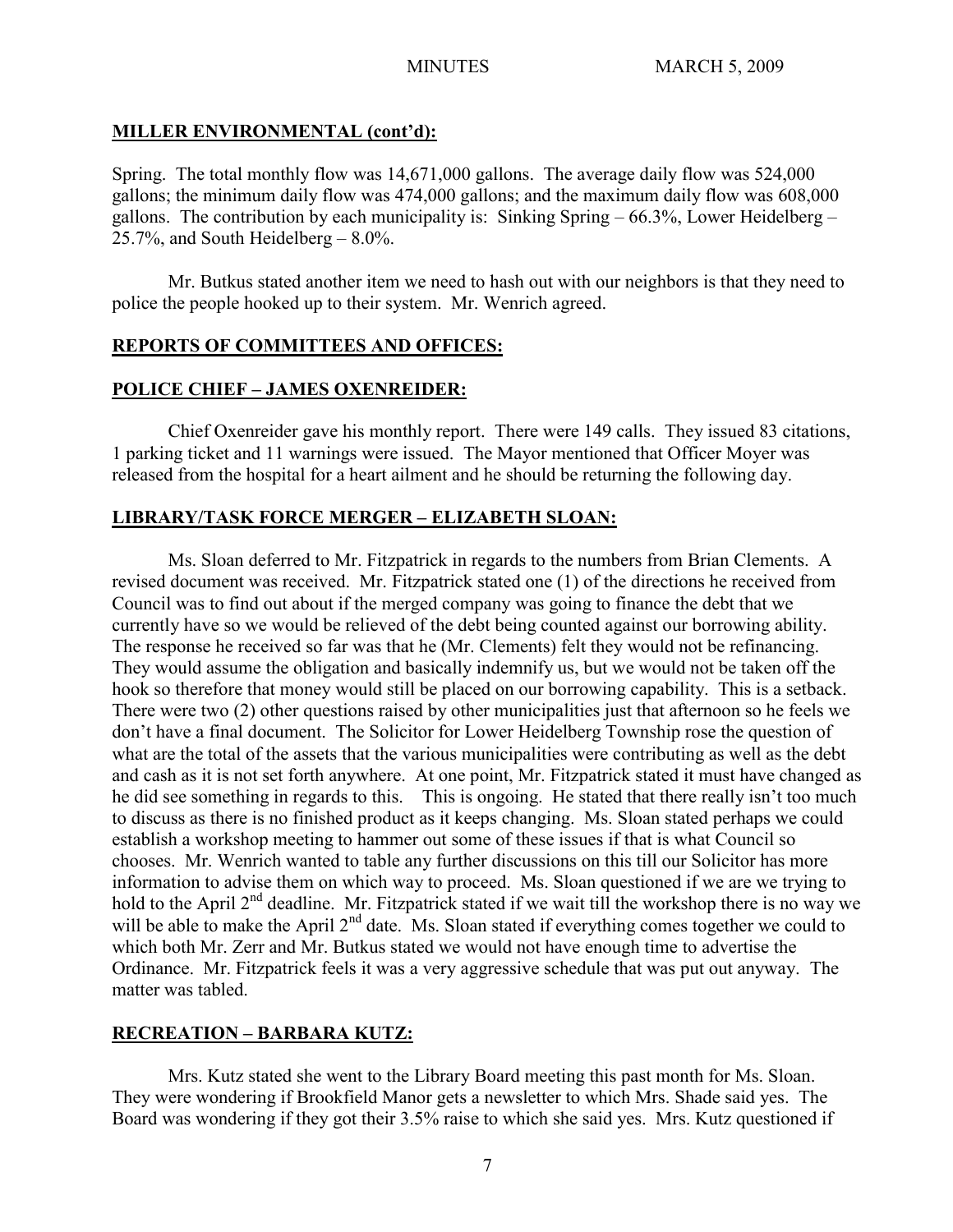# **RECREATION – BARBARA KUTZ cont'd:**

they do performance evaluations of their people. Mrs. Shade stated she did not know that as their rules and regulations come from the County. Mr. Wenrich stated they should check with the County on that. Mr. Butkus stated we pay them do we not. Mrs. Shade stated we do however their money comes not only from us but from the County as well as the State. Mr. Butkus stated that was right. December meeting was posted wrong in the paper; that will need to be corrected.

## **ADMINISTRATION – JAMES ZERR:**

Mr. Zerr stated he received a phone call earlier that evening from Chief Ron Wentzel. The City of Reading is having a major haz mat incident going on there right now so he will be unable to make the meeting. In addition, some of the other officers are unable to make it as well as they are at school that evening. Mr. Wentzel did want to thank Council for moving forward with repairing the truck.

## **SEWER COMMITTEE – GEORGE BUTKUS:**

Mr. Butkus stated the only thing he had was that everyone did receive a copy of the proposal from ARRO Consulting for a retainer of \$1,400.00 for Mr. Schlott to attend meetings and some phone calls. Mr. Butkus made a motion that approve the retainer; seconded by Ms. Sloan. AYES – 7, NAYS -0; motion carried.

# **SEWER ENGINEER – DAVID SCHLOTT, JR.**

Mr. Schlott stated again that the H20 Grant as well as PENNVEST Grants/Loans has been submitted. We have received the documents that we were waiting for. Mr. Schlott stated they recommend that this project go out for bid. They would like to have bid openings Thursday, April 16<sup>th</sup>. We would advertise this coming week. Mr. Schlott feels we need to advertise for bids as the term "shovel ready" is important for both grants. We need to be underway by the end of the summer. If you advertise and open bids, it is clear in the advertising that this bid can be held open for 60 days and if we are trying to obtain financing the bids can be held for 120 days. They can be held longer but at that point you must get permission from the low bidder. Mr. Butkus made a motion to advertise for bids for this project; seconded by Mrs. Kutz. AYES – 6, NAYS – 0; motion carried. Ms. Sloan stated the minutes should reflect that one Councilperson had left the room. (Mr. Light had left the Council table temporarily).

## **PUBLIC WORKS DIRECTOR – MICHAEL HART:**

Mr. Hart had one item. In the past we had always hired an outside firm to come in and do a weed and feed Borough areas. Usually the bill is under \$1,000. However this year he would like to incorporate Brookfield Manor Playground. He continued that will require a lot of work. The cost will be around \$1,600,00. Ms. Sloan and Mr. Butkus questioned if we could just do Brookfield Manor and not the other areas. Mr. Hart said then we will have weeds and other issues. Mrs. Kutz stated we will have twice as much the following year. Mr. Schmidt made a motion to move forward with incorporating Brookfield Manor Playground as well; seconded by Mrs. Kutz. AYES – 5,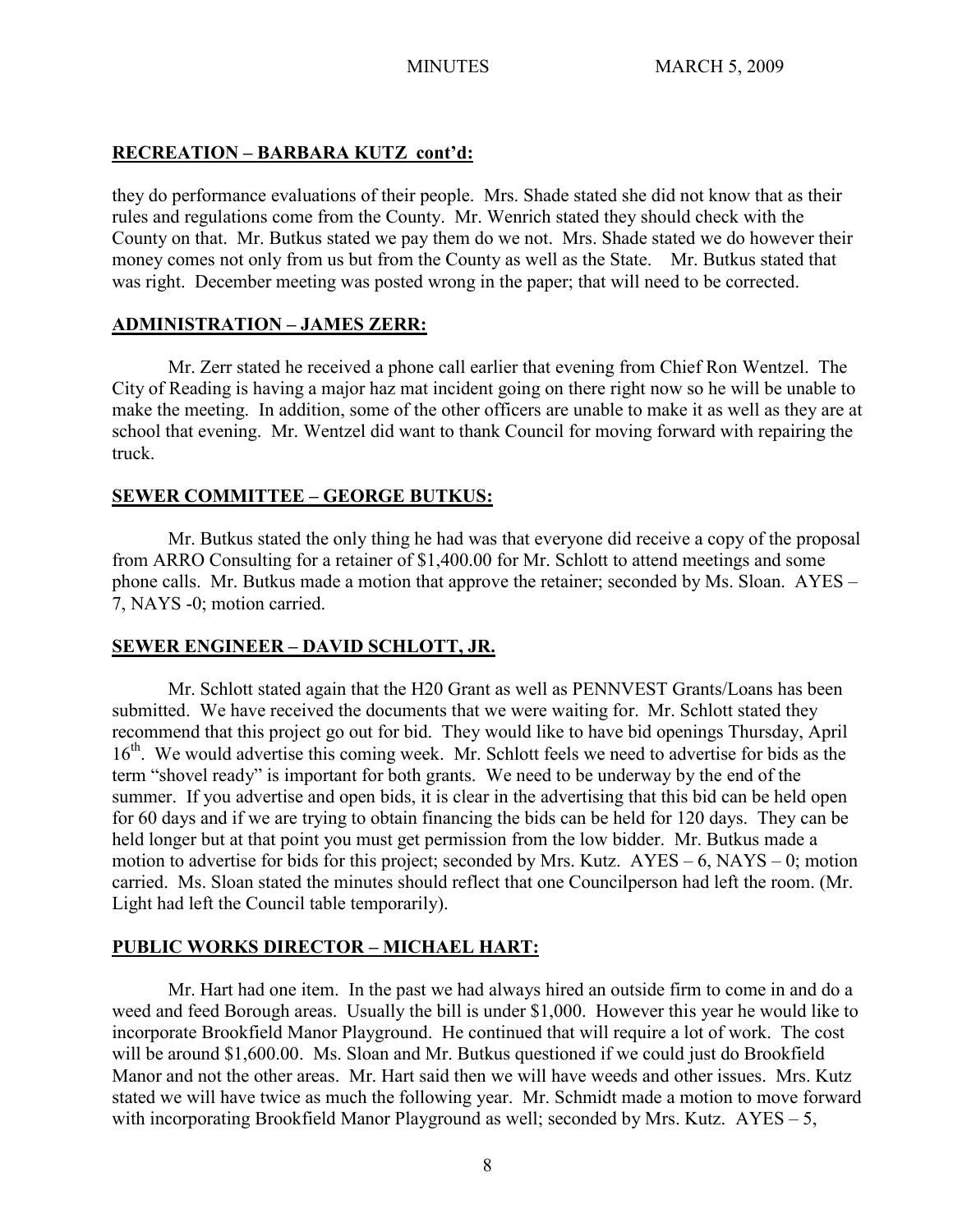# **PUBLIC WORKS DIRECTOR – MICHAEL HART (cont'd):**

NAYS - 2 (Mr. Butkus and Ms. Sloan); motion carried. Mr. Schmidt stated perhaps if there is going to be nay votes a roll call vote should be taken. Mr. Butkus stated he does not need it noted however it is at the President's discretion. Mr. Schmidt stated if there are some nays, the people should know who voted the nay vote.

## **BROOKFIELD MANOR:**

Mr. Schmidt stated he thought it was mentioned at our last meeting we were requesting a meeting with Pete Eisenbrown to discuss what some of the costs with the completion of this project would be so that we could discuss this with our Solicitor to see if we had enough money in our escrow accounts. Mr. Ludgate believed e-mails were sent. Adding the repair costs the amount would be in the area of around \$800,000.00. Mr. Fitzpatrick stated that he should have something in writing and someone from Ludgate's office should accompany Mr. Fitzpatrick to that meeting. We have the right to demand additional monies and securities. Mr. Wenrich questioned if the developer was to provide nice green grass and trees over at Brookfield Manor. Mr. Hart was not sure exactly what was to happen but he knows the Borough signed off on what he gave us so we assumed it the way it was. Ms. Sloan thought we were going to televise to which Mr. Hart stated we have. We have a plan on what needs repair. The contractor also got a copy and he does not agree with some of Mr. Hart's findings. He continued that a meeting is trying to be set up between himself, Mr. Eisenbrown, and the contractor to view the tapes together and come up with a game plan. Mr. Wenrich wants a thorough study of that area before we take dedication of it; he does not want another Maria and Diane area.

# **ROUTE 422 CORRIDOR MEETING:**

Mr. Zerr reminded Mr. Schmidt as well as Mr. Hart there will be a Rt. 422 Corridor Study meeting on Tuesday, March  $10^{th}$  at 8:30 a.m. at our Borough Hall.

# **FIRE TRUCK:**

Ms. Sloan questioned how we made out with the damage to the fire truck. Mr. Zerr stated that a few moments prior he apologized for Mr. Wentzel not being there and thanking Council for moving ahead with the repairs to the truck. The estimated time back into the Borough will be about two (2) weeks. Mr. Zerr made a motion to authorize the repairs of the engine at a cost of not to exceed  $$18,000.00$ ; seconded by Mr. Light.  $AYES - 7$ , NAYS – 0; motion carried.

## **UNFINISHED BUSINESS:**

The first item on unfinished business was financing. Mr. Setley was there to speak on this matter. He was there to respond to questions for both shortfall/revitalization questions along with financing for our sewer plant expansion.

Mr. Fitzpatrick stated the first issue is actually the sewer plant financing. We should received bids sometime in April with awarding at a further date. Where Mr. Fitzpatrick would like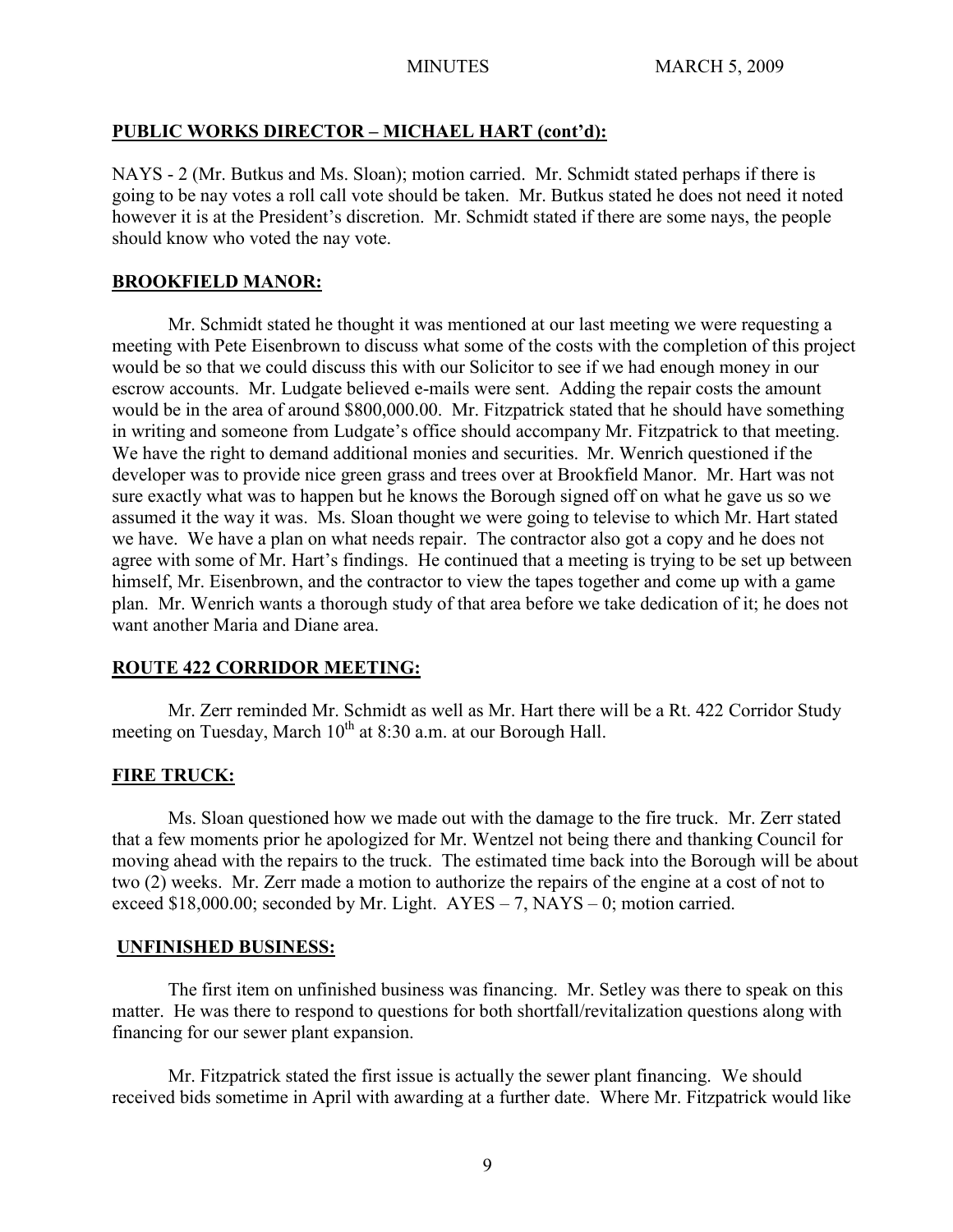#### **UNFINISHED BUSINESS (cont'd):**

him to address the issue of where we would get money should we have a shortfall between the obligations and the grant or other public source of money. With respect to the sewer plant typically we would finance them with a short term line of credit to begin with the engineering phase and/or perhaps to the beginning of construction. He cautioned that we need to be careful that we don't put permanent financing into place lest we ruin our opportunity for PENNVEST or an H2O Grant. There is no track record with the H2O Grant however with PENNVEST we do have history. If we put into place permanent financing we know we cannot get PENNVEST funding unless we get a letter of no prejudice and they are not giving them out right now. Mr. Setley feels we can get interim financing in the form of a line of credit for both engineering and beginning construction but he again warns about putting in permanent financing. This does not commit us to spending any certain amount of money. Mr. Schmidt questioned if we are allowed to have lines of credit. Mr. Fitzpatrick stated we will need to borrow a set amount and then drawdown on it as needed. It is technically not a line of credit it is a drawdown loan. Mr. Butkus questioned how would we go about getting long term financing once the grants are awarded and any PENNVEST loan money is received? Mr. Setley stated it will depend on the how much we get from the grants and or loans. He said we really can't put anything into place at this time. Mr. Butkus stated that there would be a lean against the sewer assets. Mr. Fitzpatrick stated it is not a lean against assets it would be against revenue. Mr. Setley stated it is very possible that the Borough would have to guarantee it. Mr. Schmidt questioned if this will go against our debt limit to which Mr. Setley stated it will not. It is a self liquidating debt and that does not count against our powering capability. Mr. Butkus made a motion to authorize Mr. Setley to work with Mr. Fitzpatrick to get the interim financing we need for the sewer upgrade/expansion; seconded by Ms. Sloan. Mr. Wenrich requested a roll call vote. AYES – 7, NAYS – 0; motion carried.

Mr. Fitzpatrick explained to Mr. Setley that we had to borrow from the Sewer Revenue Fund to the General Fund for payment of bills due to the fact that we have a shortfall in revenues at this point. Mr. Fitzpatrick had requested from Mrs. Shade a form stating how much money we might need to replenish both the sewer fund and to cover extraordinary expenses. We were concerned about a fire truck; we have had some unusual expenses. This total is in the area of \$542,000.00. Mr. Fitzpatrick is very concerned in this economy that we will have a shortfall in revenues this year. The budgeted amounts did not reflect the changes we are experiencing. Mr. Fitzpatrick feels we might have to make an adjustment in our thinking to the collection of these revenues. He asked Mrs. Shade to consider that we might receive up to 15% less than the amounts that were budgeted. If that was the case, to provide for that shortfall we would need to borrow in the area of \$235,000.00. This would also be a drawdown type of loan also. We may never need that; hopefully we never need it. In addition, there is a possibility that a project was undertaken in 2005 that was paid out of our Liquid Fuels Account and we might not have received proper authorization for this project. We are arguing with the Auditor General at this point that there were discussions with PENNDOT on it; this might be sufficient or it might not. We must still plan that we might need to pay back the Liquid Fuels account,t \$107,000.00. All of this would add up to somewhere around \$778,000.00 to cover all the above. At this point we would like to have Mr. Setley's thoughts on this. Mr. Fitzpatrick feels that bank financing would be in line for this type of thing. Mr. Setley feels that is the easy part; we would want bank financing at this point as opposed to bond financing. We are talking about actually two (2) different items. One (1) is capital item and the other is cash flow shortfalls. Under PA borrowing laws these types of things are treated differently.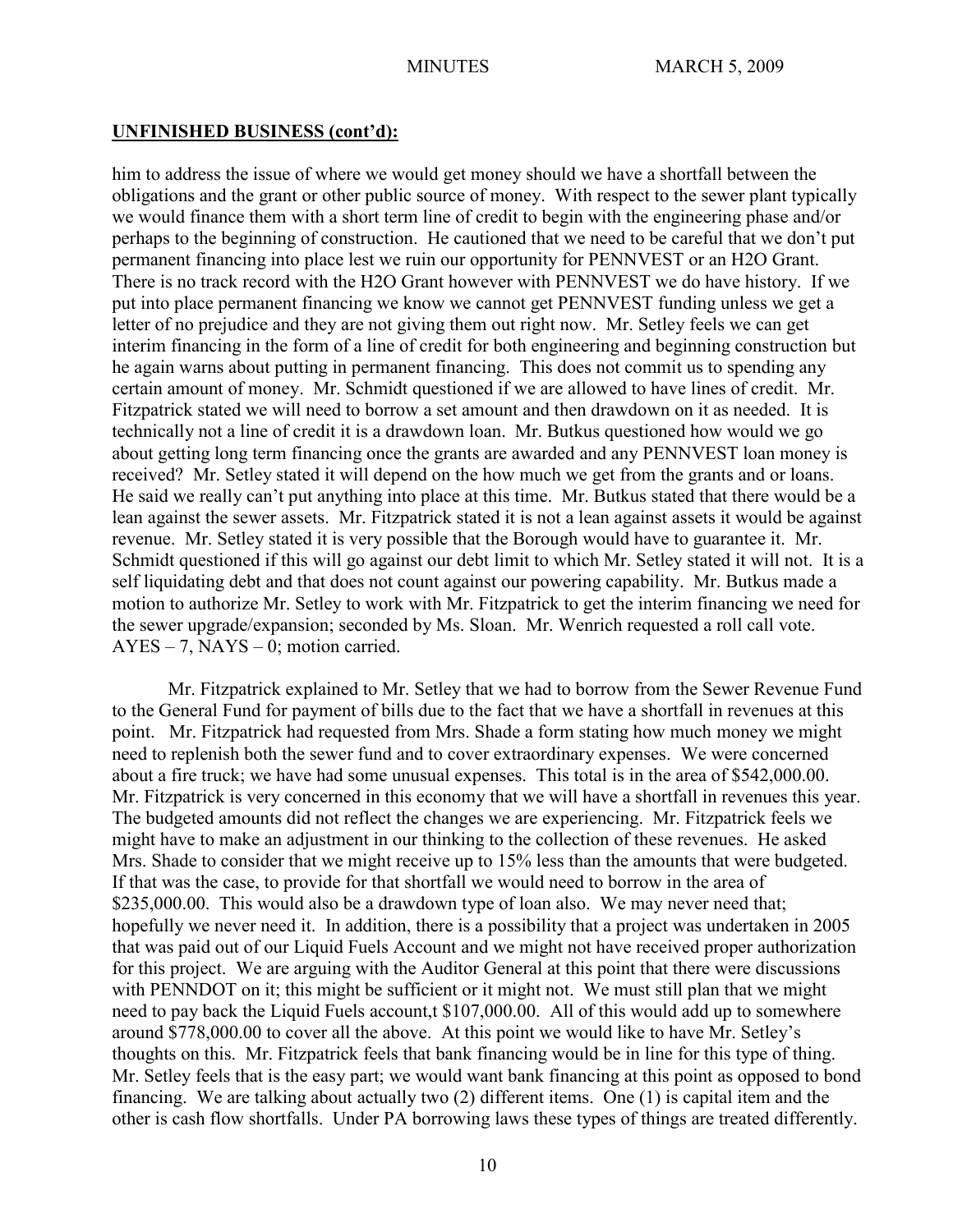## **UNFINISHED BUSINESS (cont'd):**

Mr. Setley feels we can find financing that will cover the Borough needs. Mr. Setley would like to sit down with Mr. Fitzpatrick, and Mrs. Shade and anyone else that might be appropriate so we can structure this the right way. We could go out to the same banks that we go out to for the sewer drawdown loan. Mr. Fitzpatrick stated that we had some informal discussions at this point that could require some additional debt; that should be discussed with Mr. Setley as well; it is for a capital project. The sewer piece could become a bond issue depending on how much is funded by the grant and the State Loan program. These other two (2) due to their size will probably be a bank loan. Mr. Fitzpatrick agreed and felt that Mr. Setley needs to know the revenue picture as well. Mr. Butkus questioned that some of the stuff was capital in nature but the cash flow problem that should just be short term borrowing. Mr. Fitzpatrick thinks that is correct. Mrs. Shade stated that we were \$177,000.00 less in expenses then what was budgeted for in 2008. The shortage is coming from the revenues. He continued we need to start watching and being careful on what we are spending too. Mr. Schmidt questioned if there will be fees in going to the DCED. Mr. Setley stated yes. Mr. Setley stated the fee for establishing the debt is based on the size of the loan. It is not a big number. Mr. Schmidt stated we will do this twice; once for this loan and then again for the sewer loan. Mr. Setley stated it is not a fee per se. It is actually a percentage of what you are going to borrow. Mr. Fitzpatrick believes that Mr. Schmidt is not necessarily talking about the fee to the DCED but the cost of his fees as well as Mr. Setley's fee. These are two separate approvals we will need. Mr. Setley stated the goal is not to cut this into pieces to expand the fees. The more of this we can do together is better for everyone's sake. The sewer will be separate; the second loan will be for the capital projects that have gone unfunded and/or the Revitalization Project. He is hoping to get it down to two (2) loans. Ms. Sloan questioned since the economy is the way it is are the fees negotiable. Mr. Setley stated they are good loans. He said unfortunately banks hate to lend money now. However he is not suggesting that the Borough won't get a loan. He believes we can. We are not going to negotiate from just one (1); we are going to get proposals from as many as we can. But to think since times are tough it will be easier to deal with banks that is just not true; it is more difficult. Ms. Sloan questioned does that mean the likelihood is not good. Mr. Wenrich stated if we go out to five (5) banks they will need to be competitive. Mr. Setley stated that was correct. Too be honest if this would have been nine (9) months ago, we would received proposals from a dozen banks, now it will be probably four (4) or five (5) as there are less players in the game. Mr. Setley wanted to assure Council he will make us look good; he stated if we look good, he looks good. Mr. Wenrich requested that Mr. Fitzpatrick, Mr. Setley, Mrs. Shade, and Mr. Schlott get together on this issue. He thanked Council. Mr. Bernard Campbell questioned if one (1) of these pieces is the revitalization effort to which the answer was partially.

The Easter Egg Hunt will be Saturday, April  $4<sup>th</sup>$  at 10:00 a.m. at the Fire Company. It will be held rain or shine.

Bulk trash pickup is Wednesday, April  $15<sup>th</sup>$ . Mr. Butkus went through the list of things that will be picked up. The County website has information on where to dispose of items that you might have questions about. The County has a number where you can take paint and also sites for tube and compact fluorescent bulbs as well as other hazardous items. All batteries can be taken to anyplace that sells car batteries. Mr. Butkus reminded everyone not to throw your fluorescent bulbs in the trash; they contain mercury and our much more hazardous than the regular bulbs.